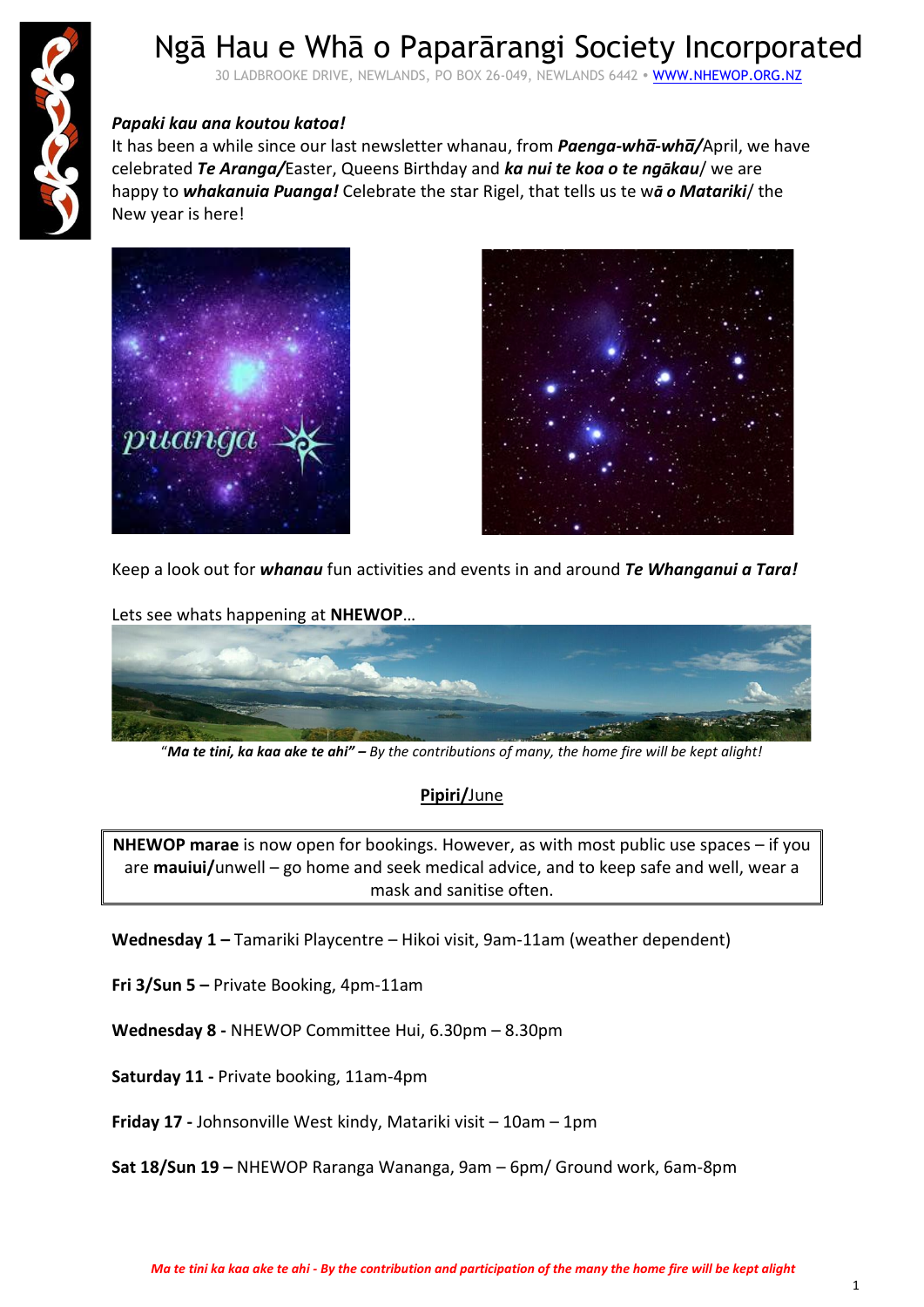

Ngā Hau e Whā o Paparārangi Society Incorporated 30 LADBROOKE DRIVE, NEWLANDS, PO BOX 26-049, NEWLANDS 6442 · WWW.NHEWOP.ORG.NZ

**Mon 20/Thurs 23 –** Cable laying, 7am-6pm

**Wednesday 22 -** Newlands College, Drama Class production, 5pm-8pm

**Fri 24/Sat 25 – Whakanui I a Puanga – Celebrating Matariki!** (See poster below for more details)

### **Regular Bookings**

**Mondays –** IDEA Services, IHC Kapahaka, 10am-12pm **Tuesdays -** Raranga Weave night, 6pm-9pm **Wednesdays –** NHEWOP Committee Hui, 2nd Weds/month, 6.30pm – 8.30pm **Thursdays -** IDEA Services – Line dancing (Private), 12-2pm / Te Toi Ahurewa o mahi Raranga, 4pm-9pm. **Fridays -** Te Toi Ahurewa o mahi Raranga, 4pm-9pm

**Week-days & Weekends –** You may find our volunteer groundsmen working in and around our property keeping our space clean and tidy. Feel free to say hello!

**" He mahi tahi ta̅tou mo te oranga o te katoa"**

**Tuesdays & Wednesdays** – NHEWOP is open from 10am to 2pm, pop in for a cuppa and a chat or just to visit and spend some time.



**Venue available** (Daily bookings only for a limit of 35 people per group) – Do you have a great craft or activity that you would like to share with our community? Do you have a special event coming up? we have a great venue that may suit your needs, go to our website – [www.nhewop.org.nz](http://www.nhewop.org.nz/) or you can contact us via email on – [kaitari@nhewop.org.nz](mailto:kaitari@nhewop.org.nz)